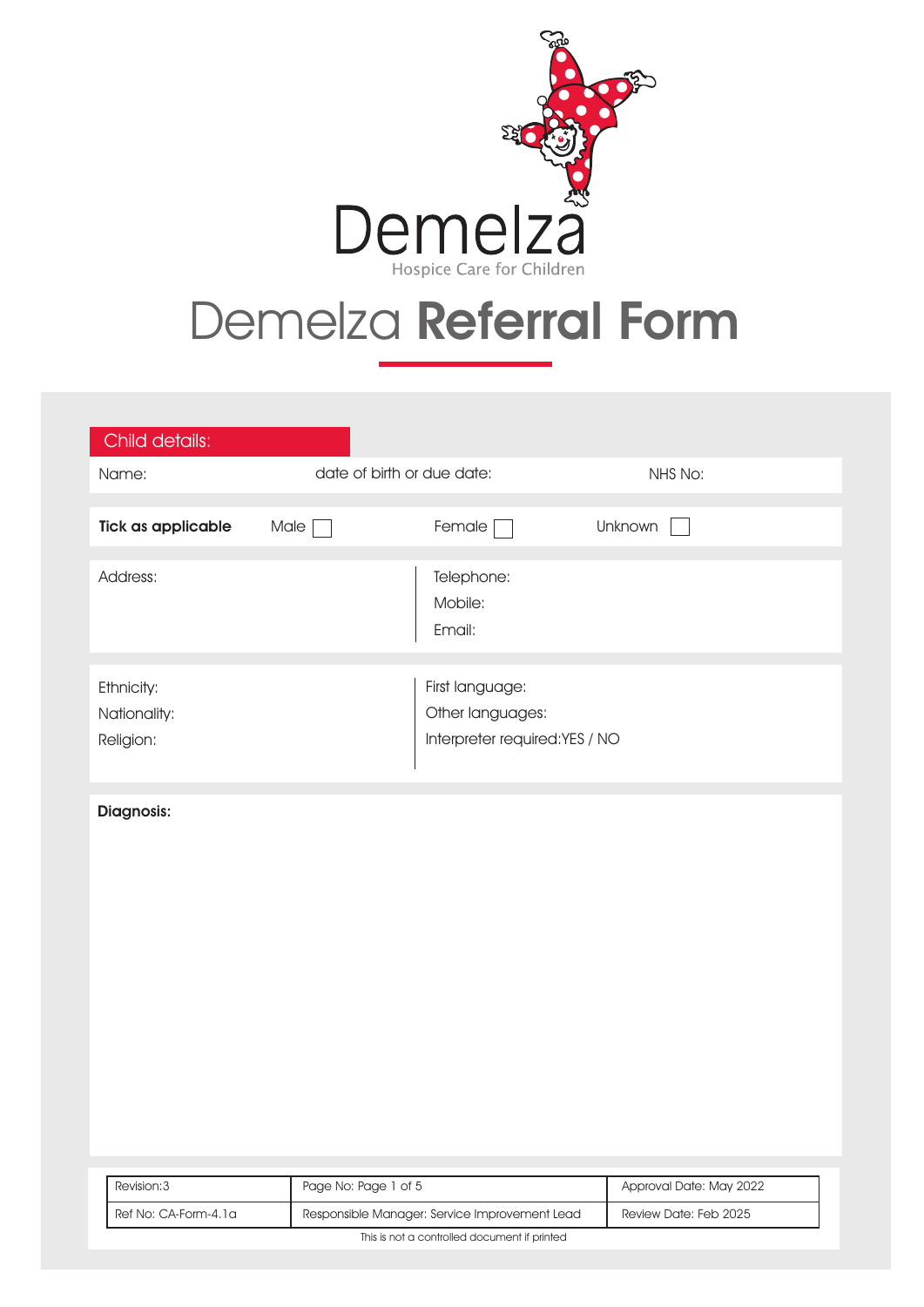| <b>Ventilation needs:</b>          |                                                                                                                                                                                                                 |                                                                                       |
|------------------------------------|-----------------------------------------------------------------------------------------------------------------------------------------------------------------------------------------------------------------|---------------------------------------------------------------------------------------|
| <b>Allergies:</b>                  |                                                                                                                                                                                                                 |                                                                                       |
|                                    | Is this child subject to any of the following: (please tick appropriate box)<br>Child in Need Plan $\square$ Child Protection Plan $\square$<br>Under an Interim Care Order $\square$ Full Care Order $\square$ | Child in Care: By Voluntary Agreement $\Box$ or,<br>Emergency Protection Order $\Box$ |
|                                    | If a local authority holds PR or PR is split with a local authority please state details. Please also<br>include any risks or contact restrictions.                                                             |                                                                                       |
|                                    |                                                                                                                                                                                                                 |                                                                                       |
| Demelza Kent $\Box$                | Which location(s) is required? (please tick appropriate boxes)<br>Demelza South East London □ Demelza Community - East Sussex □                                                                                 |                                                                                       |
| Desired outcomes:                  |                                                                                                                                                                                                                 |                                                                                       |
|                                    | What are the key aims of this referral?: (What are this child's/family's needs?)                                                                                                                                |                                                                                       |
|                                    |                                                                                                                                                                                                                 |                                                                                       |
| Revision:3<br>Ref No: CA-Form-4.1a | Page No: Page 2 of 5<br>Responsible Manager: Service Improvement Lead                                                                                                                                           | Approval Date: May 2022<br>Review Date: Feb 2025                                      |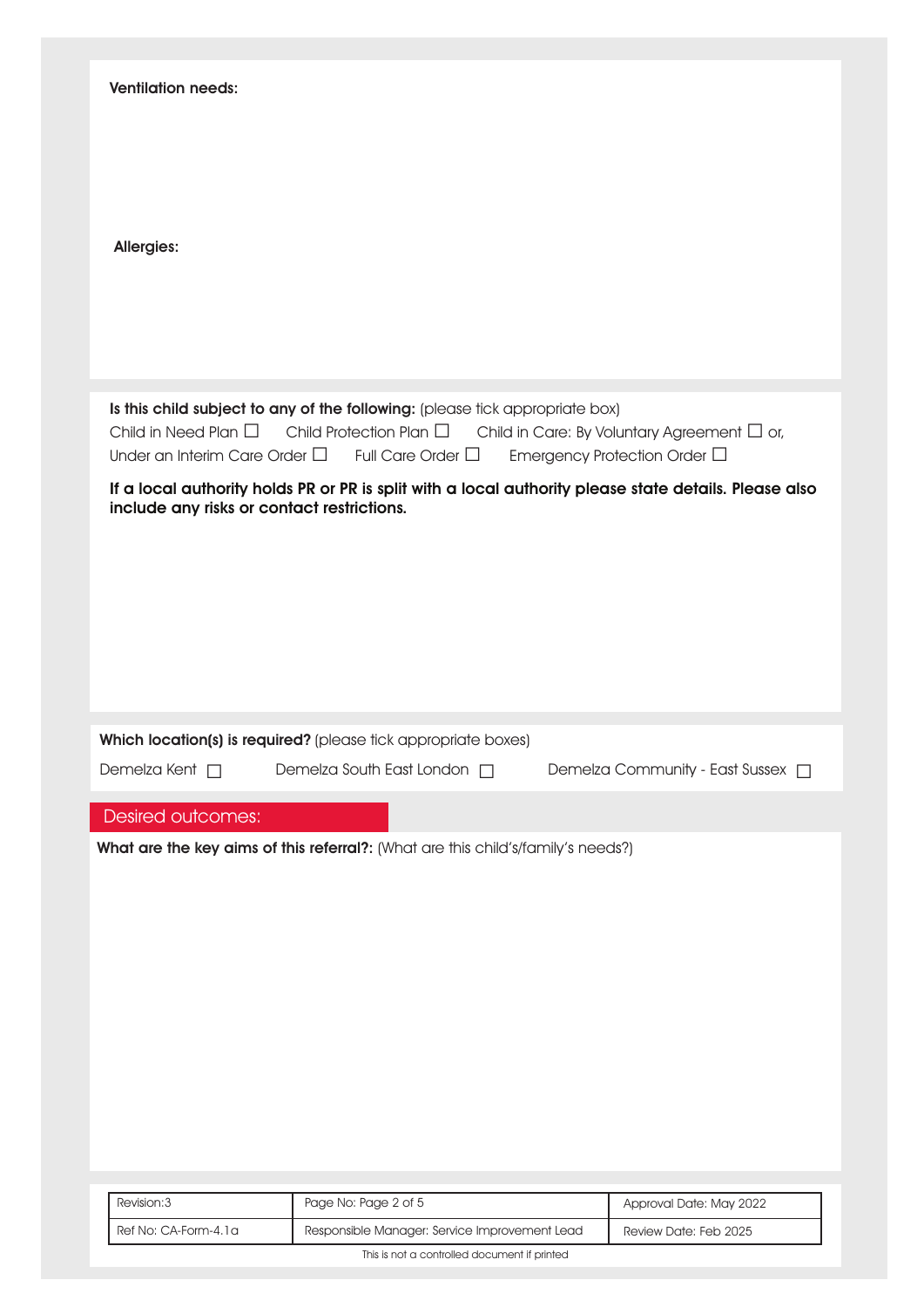| Parent(s) details:                                            |                                                                                                             |                                 |                         |
|---------------------------------------------------------------|-------------------------------------------------------------------------------------------------------------|---------------------------------|-------------------------|
| Please provide full contact details for parents               |                                                                                                             |                                 |                         |
|                                                               |                                                                                                             |                                 |                         |
| Parent 1:<br>Relationship to child:<br>Ethnicity:<br>Address: | Date of Birth:                                                                                              | Telephone:<br>Mobile:<br>Email: |                         |
|                                                               | Parental responsibility $\square$                                                                           |                                 |                         |
| Parent 2:<br>Relationship to child:<br>Ethnicity:<br>Address: | Date of Birth:                                                                                              | Telephone:<br>Mobile:<br>Email: |                         |
|                                                               | Parental responsibility $\square$                                                                           |                                 |                         |
|                                                               | Please provide details of any other adults living in the family home i.e step parents:                      |                                 |                         |
| Name:<br>Relationship to child:<br>Ethnicity:<br>Address:     | Date of Birth:                                                                                              | Telephone:<br>Mobile:<br>Email: |                         |
|                                                               | Parental responsibility $\square$                                                                           |                                 |                         |
| Name:<br>Relationship to child:<br>Ethnicity:<br>Address:     | Date of Birth:                                                                                              | Telephone:<br>Mobile:<br>Email: |                         |
|                                                               | Parental responsibility D                                                                                   |                                 |                         |
| primary carer(s), including full contact details)             | Primary carer(s): (if the child is not looked after by their parents, please provide details of the child's |                                 |                         |
| Name:<br>Relationship to child:<br>Ethnicity:                 | Date of Birth:                                                                                              | Telephone:<br>Mobile:<br>Email: |                         |
| Address:                                                      | Parental responsibility $\square$                                                                           |                                 |                         |
| Name:<br>Relationship to child:<br>Ethnicity:                 | Date of Birth:                                                                                              | Telephone:<br>Mobile:<br>Email: |                         |
| Address:                                                      | Parental responsibility $\square$                                                                           |                                 |                         |
|                                                               |                                                                                                             |                                 |                         |
| Revision: 3                                                   | Page No: Page 3 of 5                                                                                        |                                 | Approval Date: May 2022 |
| Ref No: CA-Form-4.1a                                          | Responsible Manager: Service Improvement Lead                                                               |                                 | Review Date: Feb 2025   |

This is not a controlled document if printed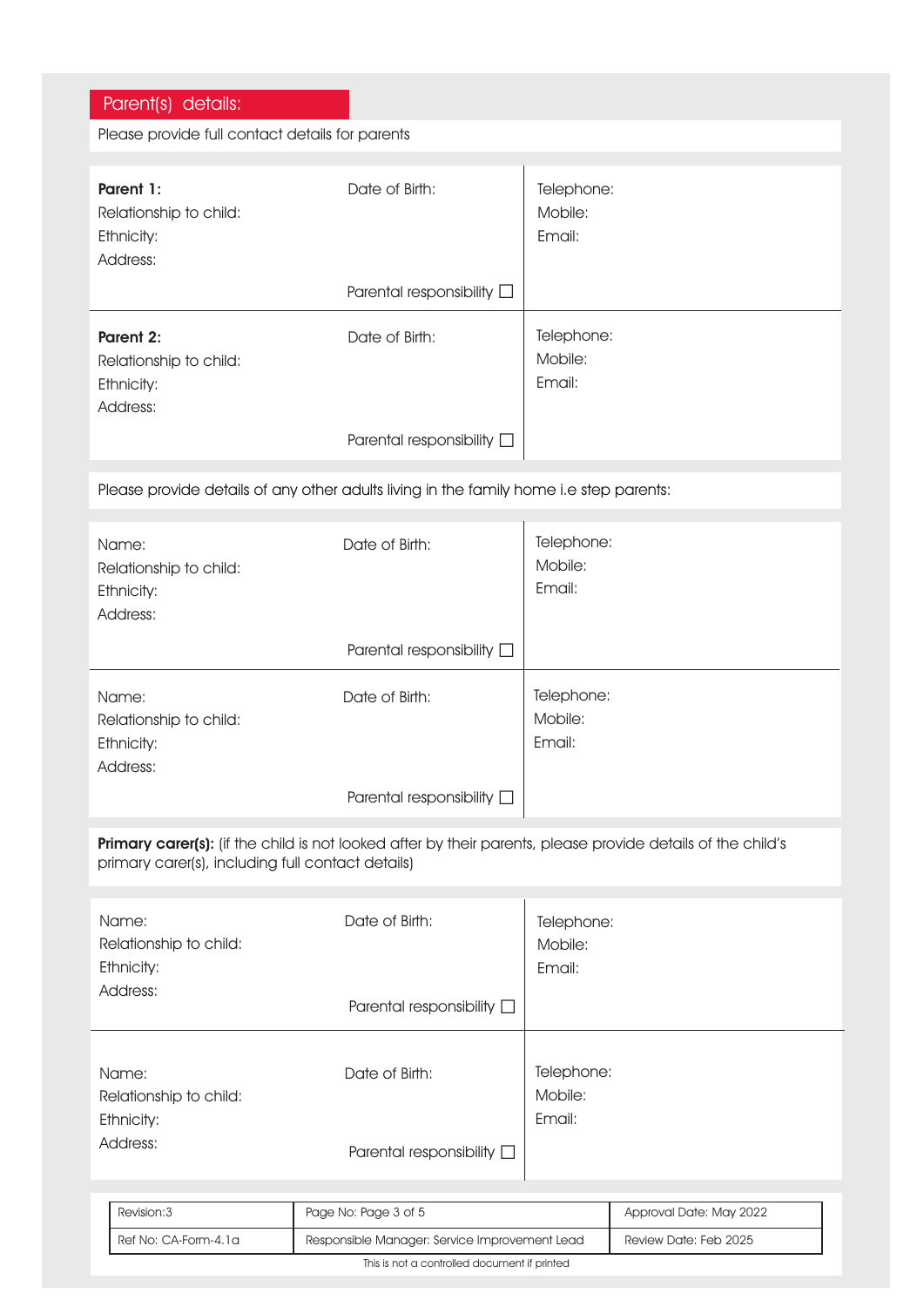## Siblings details:

| Name | Date of Birth | Male /<br>Female /<br><b>Unknown</b> | <b>Ethnicity</b> | Relationship to child |
|------|---------------|--------------------------------------|------------------|-----------------------|
|      |               |                                      |                  |                       |
|      |               |                                      |                  |                       |
|      |               |                                      |                  |                       |
|      |               |                                      |                  |                       |
|      |               |                                      |                  |                       |
|      |               |                                      |                  |                       |

## Services working with child:

| Professional                      | <b>Name and Address:</b> | <b>Telephone / E-Mail</b> |
|-----------------------------------|--------------------------|---------------------------|
| <b>GP</b>                         |                          |                           |
| Consultant                        |                          |                           |
| <b>Community Consultant</b>       |                          |                           |
| Social Worker / Local Authority   |                          |                           |
| <b>Community Children's Nurse</b> |                          |                           |
| School                            |                          |                           |
| Therapists                        |                          |                           |
| Interpreter                       |                          |                           |
| <b>Other Professionals</b>        |                          |                           |

### Referrer details:

| This referral must have been fully discussed with parents/carers and<br>young people. Demelza will be unable to progress the referral without<br>written consent from an adult with parental responsibility. | Telephone: |
|--------------------------------------------------------------------------------------------------------------------------------------------------------------------------------------------------------------|------------|
|                                                                                                                                                                                                              | Mobile:    |
| Name:                                                                                                                                                                                                        | Email:     |
| Address:                                                                                                                                                                                                     |            |
| Job title: (If not family member)                                                                                                                                                                            |            |
| Organisation:                                                                                                                                                                                                |            |
|                                                                                                                                                                                                              |            |

| Revision: 3                                  | Page No: Page 4 of 5                          | Approval Date: May 2022 |
|----------------------------------------------|-----------------------------------------------|-------------------------|
| Ref No: CA-Form-4.1a                         | Responsible Manager: Service Improvement Lead | Review Date: Feb 2025   |
| This is not a controlled document if printed |                                               |                         |